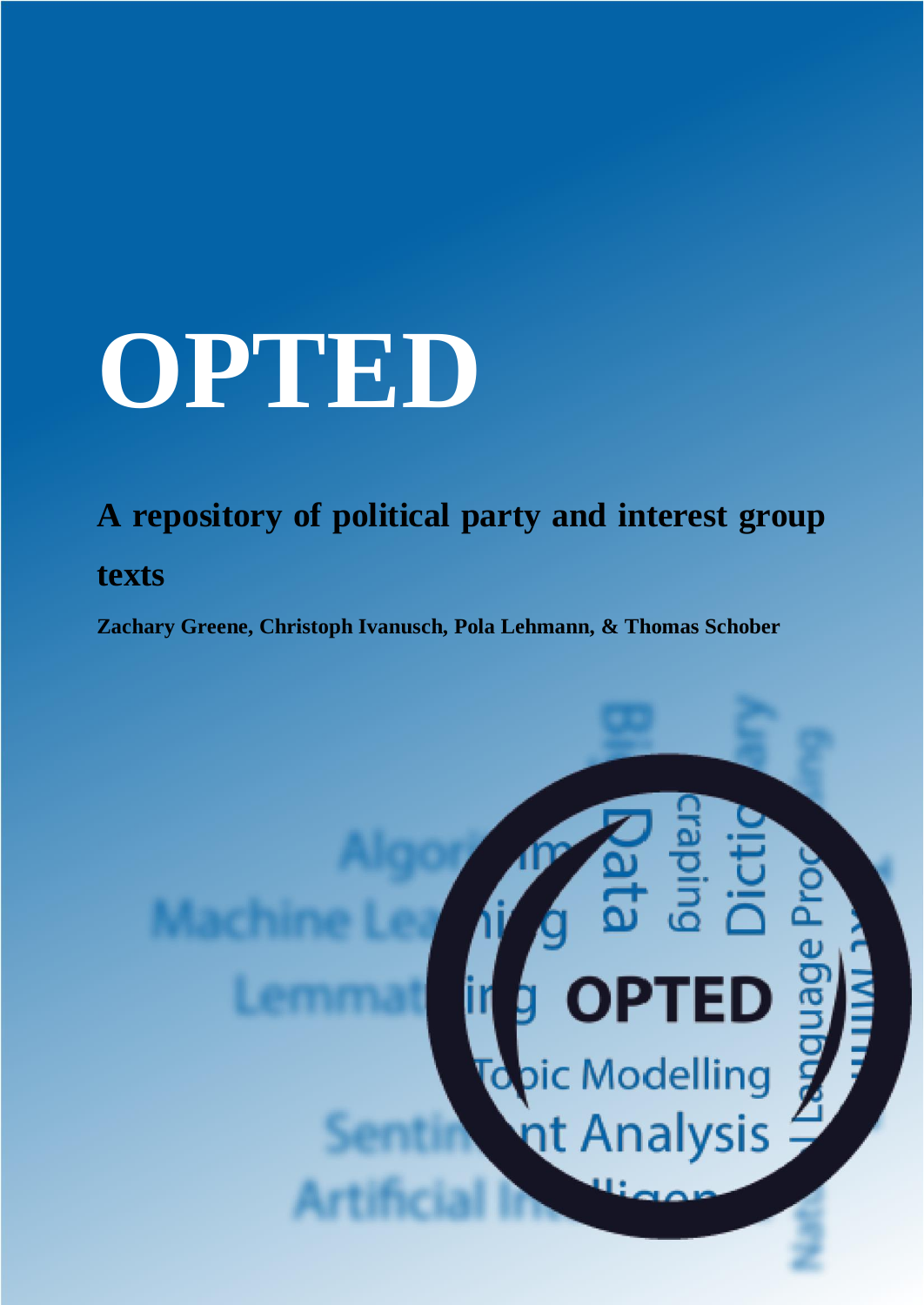#### **Disclaimer**

This project has received funding from the European Union's Horizon 2020 research & innovation programme under grant agreement No 951832. The document reflects only the authors' views. The European Union is not liable for any use that may be made of the information contained herein.

#### **Dissemination level**

Public

**Type** 

Report



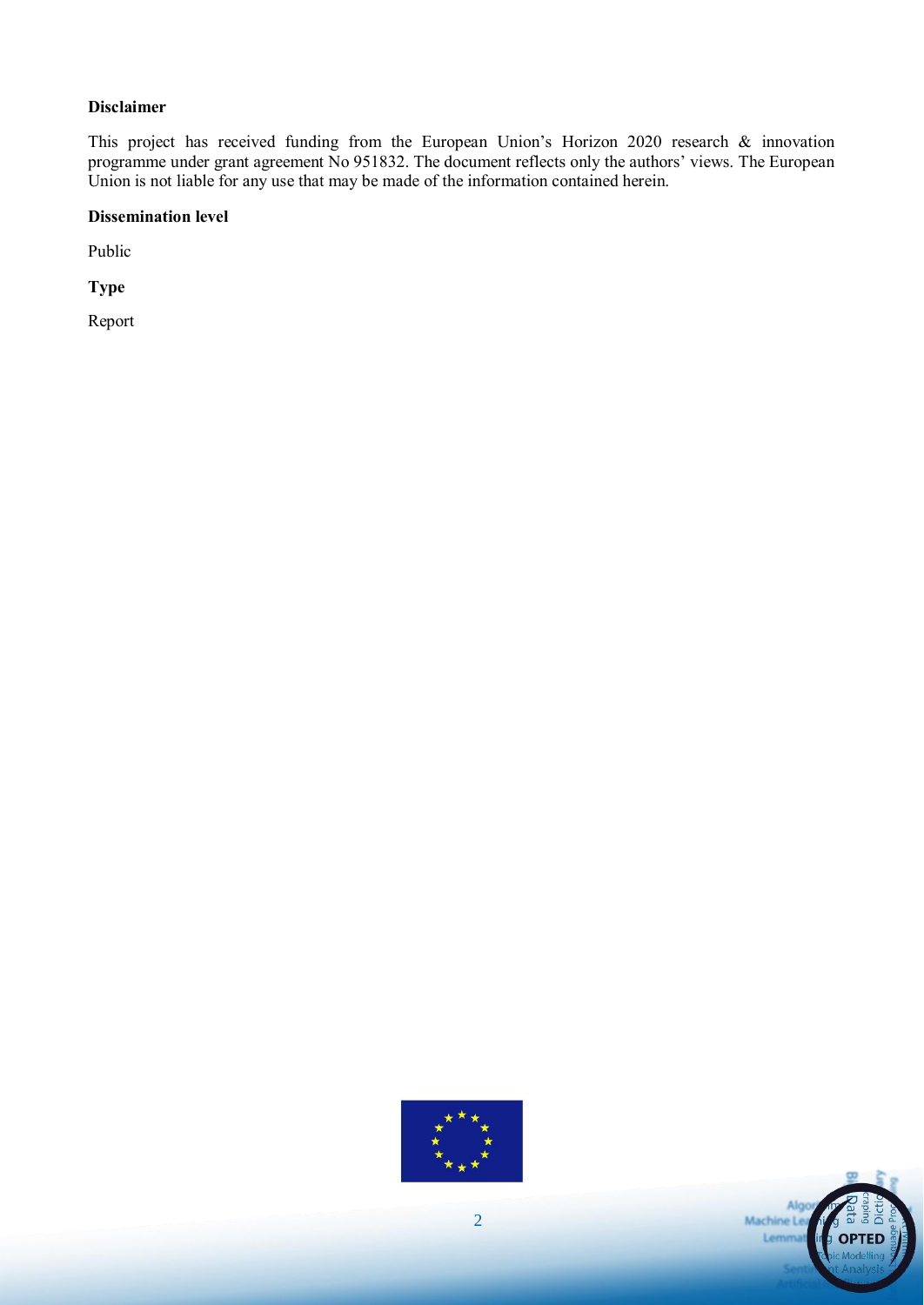**OPTED** Observatory for Political Texts in European Democracies: A European research infrastructure

## **A repository of political party and interest group**

**texts**

**Deliverable D4.2**

**Authors: Zachary Greene<sup>1</sup> , Christoph Ivanusch<sup>2</sup> , Pola Lehmann<sup>2</sup> , & Thomas Schober<sup>1</sup>**

<sup>1</sup> University of Strathclyde, Glasgow

<sup>2</sup> WZB Berlin Social Science Center

Machine Le

**Due date:** May 2021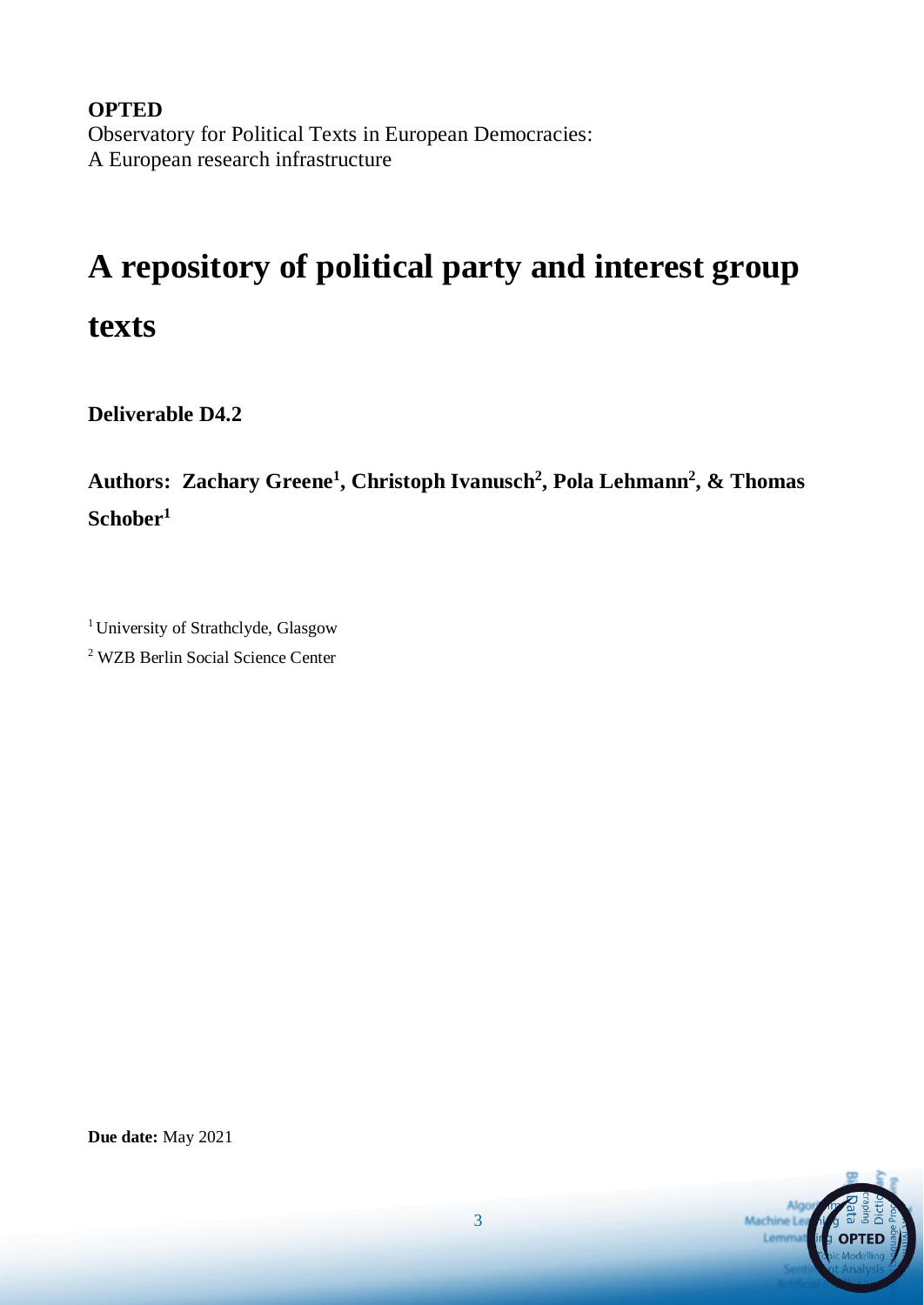#### **1 Identifying Political texts from online sources**

Work Package 4 of OPTED has created a repository of links to data collections of political text produced by political parties and interest groups (IG), using the definitions and criteria outlined in the first deliverable (D4.1). The repository can be accessed here: [https://perma.wzb.eu/opted\\_wp4\\_inventory.](https://perma.wzb.eu/opted_wp4_inventory) The inventory consists of two spreadsheets (datasets). One spreadsheet each for political parties and IGs. It contains information about the corpora we identified including temporal, country, and party coverage, accessibility, and usability. The variable text.category informs the user about the text type that can be accessed via the specific corpus, e.g. press releases, manifestos, websites. We regard the repository as a living document that will continue to grow and be updated over the full course of the design phase. The codebook to this repository can be found here: [https://perma.wzb.eu/opted\\_wp4\\_codebook\\_inventory.](https://perma.wzb.eu/opted_wp4_codebook_inventory) In this report, we provide an overview of our approach to identifying data repositories and the available data we have identified in key areas to date. In the process of creating this repository, we have also identified areas where data has yet to be compiled or is not readily available from online sources.

We see a number of *major gaps* in the available data that substantially limit scholars' ability to understand the role of political parties and IGs in democratic processes: (1) There are few systematic data collections of party and IG internal rules and proceedings. Without information on the internal processes of these organizations, it is difficult to rigorously evaluate their ability to perform the representative functions that prominent political theories ascribe to them (e.g. Mair and Katz 2002; Aldrich 2011). (2) Much of the available data collections we identified comes from more official and institutional settings. Particularly for IGs, the data is limited to their behaviors in relation to official state targets such as lobbying reports. It is difficult to uncover power dynamics within these organizations or between them when few official records exist outside of more formal environments. (3) Many available datasets suffer from a recency bias; data from current and recent events are much easier to find than older records from parties and IGs. This bias is particularly problematic for contexts such as organizational websites and social media profiles that contain past promises, indications of political priority and other valuable information at odds with the organizations' current leadership. Ultimately, the loss of historical data limits the formation of an accurate and shared public memory and constrains individuals' ability to hold organizations accountable for their past behaviors and messages. OPTED believes organizations have a responsibility to make data available for research and is ready to work as a strategic partner for a more systematic approach to data repository and storage.

#### **2 Approach**

Political parties and IGs produce a substantial amount of text in the public and private sphere. Despite the abundance of sources, much of this textual data has yet to be collated into comparable datasets. The WP4 team includes diverse experts with knowledge of research on many elements of both party and IG politics that served as instrumental in this collection, but is also biased in favor of knowledge of Western European countries. Consequently, we regard the inventory as a living document. The repository will continue to grow as new datasets become publicly available and as colleagues highlight datasets that are difficult to identify without country specific knowledge. OPTED in the long term will provide for a flexible set up to incorporate such sources into the inventory.

As a starting point, the team leveraged their case-specific knowledge to locate and identify large, crossnational datasets of textual data. Building on the definitions and areas of research identified in D4.1, the repository includes links to these large-scale data projects such as the Comparative Agendas Project and the Manifesto Project (e.g. Volkens et al. 2020). Political foundations such as the Friedrich-Ebert-Stiftung and the Fondation Jean Juarés contain a further wealth of political text related to parties' communications. However, data from these sources will require greater effort to produce meta data from that can be linked to broader cross-national datasets, because the structure of many foundations' archives are not set up to easily connect individual documents or collections to large cross-national databases. We also identified a number of national level archives with great potential for expanding the breadth of the datasets, but we require greater country specific knowledge and language skills to meaningfully exploit these sources.

Where we found no obvious pre-existing cross-national projects, we performed a country-focused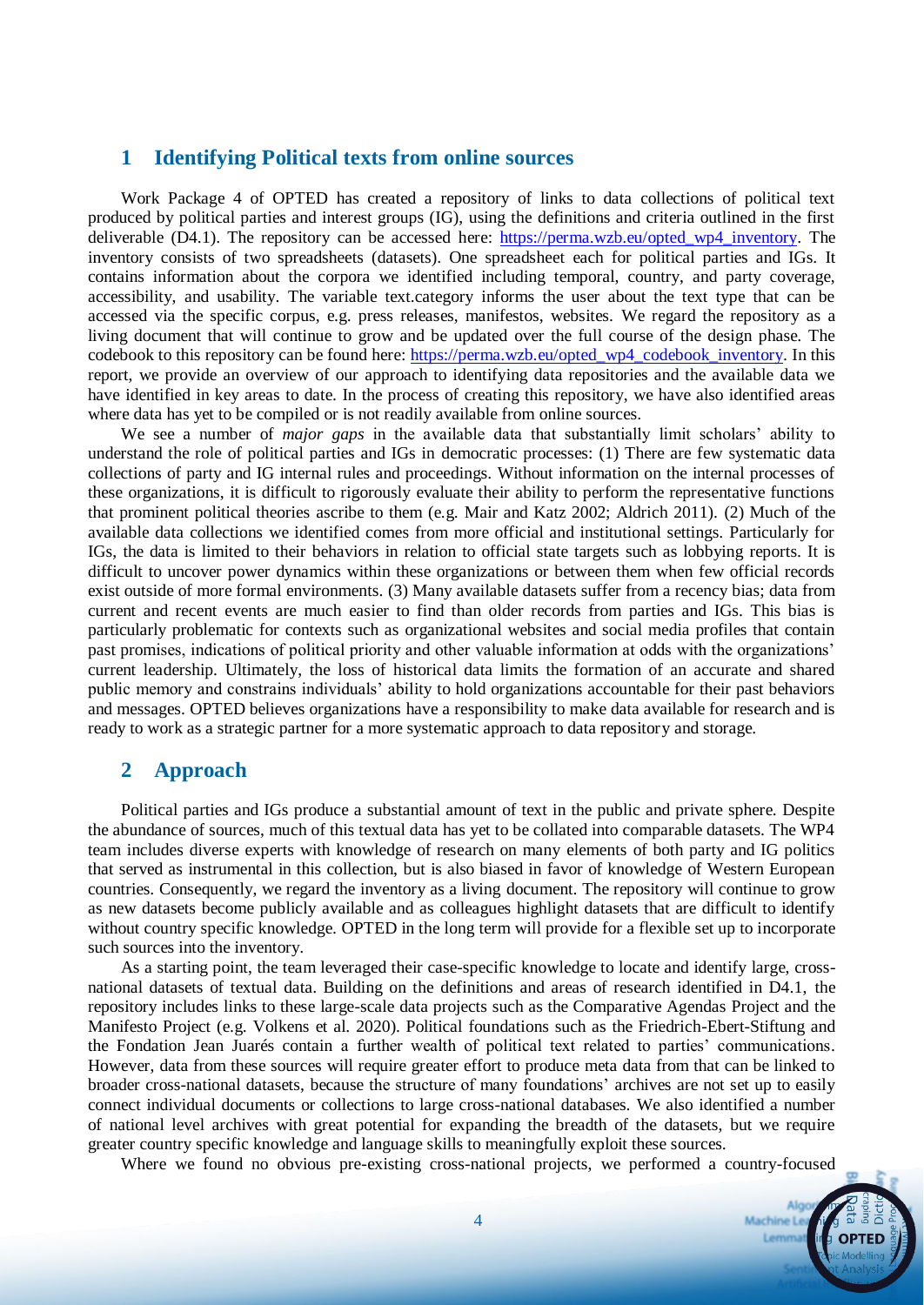search to identify the availability of systematic data collections and raw texts. To do so, we combined case specific knowledge from the WP4 team with keyword searches in each country. For documents related to internal party communications this approach proved instrumental. Individual researchers have undertaken data collection projects that are likely available in a mixture of public dataverse's (e.g. GESIS; the Harvard Dataverse; Greene and Haber 2016) or are not yet readily available for public consumption. To supplement these case specific collections, we also performed a search for the primary source data from parties' websites. Most party websites include a recent news page that contain a mixture of newsletters, speeches, press releases, policy papers and other documents that can, although not always, extend backwards 5-10 years.

IG text offered a greater challenge to identify than those for parties. Most cross-national collections center on the IG's official interactions with government such as lobbying behaviors. Other collections derive from their official press releases. After extensively searching, there is very little public text on their internal deliberations or decision-making. Given the broad range and types of IGs that exist cross-nationally, an inclusive definition of IGs makes it difficult to create a single list of all IGs in a country and to go through official websites in the same way that the team did for the list of parties. Consequently, the evidence for the IGs is limited more to the information derived from our expert knowledge. It requires a large-scale effort to systematically identify relevant IGs across European countries and compile data produced by these organisations.

#### **3 Political Parties**

#### **3.1 Manifestos**

Political scientists have long used party manifestos to study political parties' preferences and priorities (e.g. Budge and Farlie 1983). Consequently, an extensive database of manifestos are available from the Comparative Agendas Project (e.g. John et al. 2013; Alexandrova et al. 2014; Breunig and Schnatterer 2020; Baumgartner et al. 2019), the Manifesto Project (e.g. Volkens et al. 2020), and Polidoc (Benoit et al. 2009). A number of country-level projects also exist that collect and annotate manifestos using alternative frameworks and for different levels of parties (AUTNES; Regional Manifesto Project). For most parties in European countries, manifestos are available in machine readable format and in many cases paired with content annotations produced by either or both the Agendas Project and the Manifesto Project extending from the post-war era for most Western European countries and since the transition to democracy for Eastern European countries. These datasets also include substantial meta data linked to the elections held at the same time the manifestos were produced.

#### **3.2 Party websites**

Despite the growth of parties' online presence since the early 2000s (e.g. Scarrow 2018), there is no central database of political parties' websites in Europe. However, there is a wikidata page available that compiles the links to parties' websites. These pages could be scraped, but would likely not allow for much over-time comparison as pages are frequently updated with little announcement. Some parties' historical websites, including now-defunct parties, are likely available from the internet archive, although many existing organizations set up redirect tools to reduce the availability of their pages from the archive. The sites will need to be scraped to be part of a central database.

#### **3.3 Statutes**

Parties' statutes and rules have become of increasing interest to political scientists and practitioners alike. Consequently, organizations such as the Rosa Luxemburg foundation and the National Democratic Institute have created compilations of their rules at fixed points in time. Older attempts at noting parties' internal rules and procedures building on work by Katz and Mair's (1994) party organization dataset did not include the text of the rules. Likewise, the Party Rules Database (Poguntke et al 2016) has compiled links to many parties' rules, but has focused more on the official rules regulating parties by governments, rather than party generated texts. The formatted texts of party statutes are available from the Party Rules Database website for more recent years. The listing for the parties' statutes, therefore, primarily includes a set of links

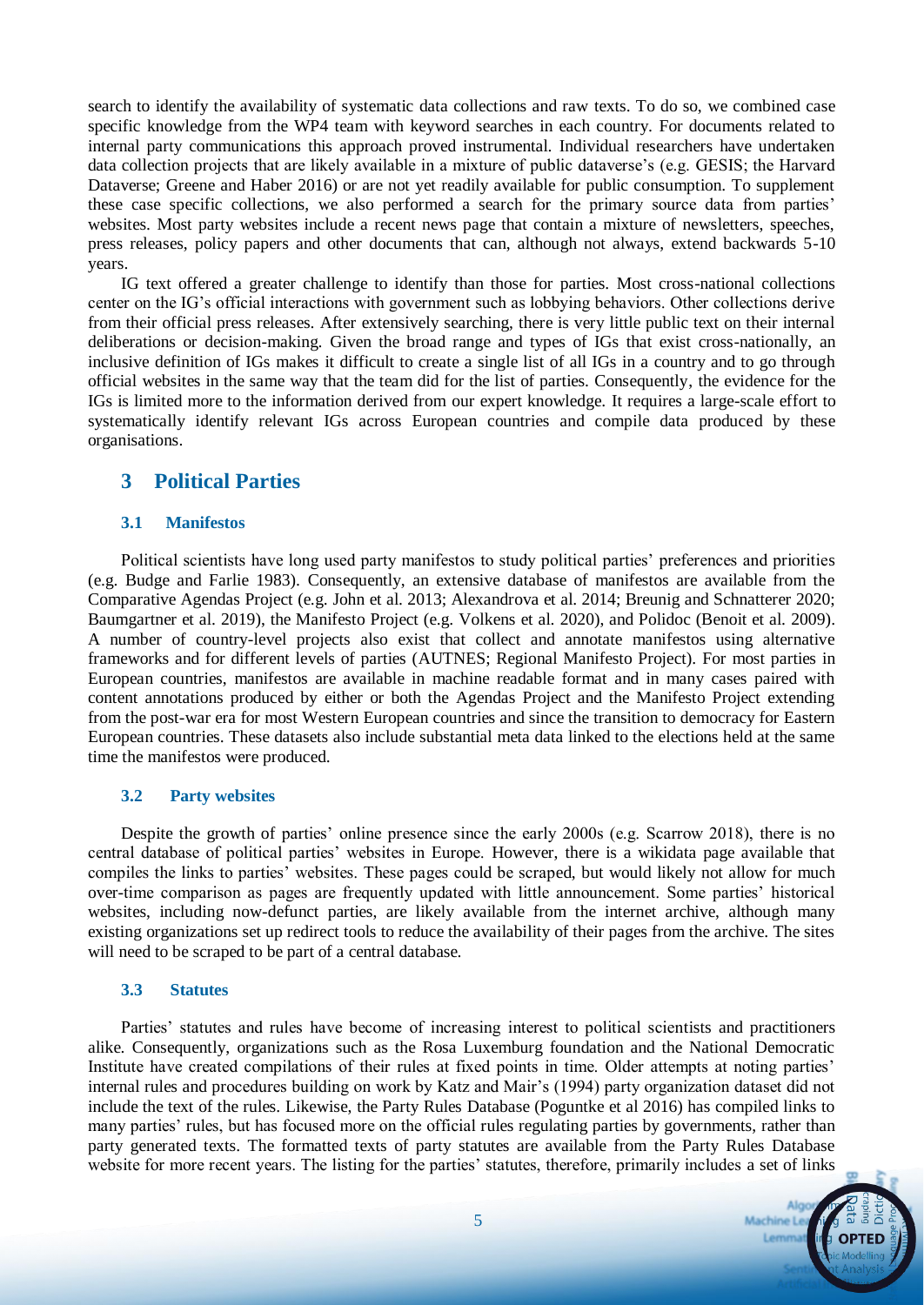to the project and foundation websites that can be used to crawl the current rules. Many of these statutes are likely also available directly from the parties' websites.

#### **3.4 Party newsletters and Magazines**

Parties' produce substantial information for their activists and supporters through their newsletters and magazines. Our search has not revealed an extensive collection of these documents. From personal experience (e.g. Greene 2012), we expect print copies of these to be held in parties' individual archive or their associated foundations. However, these are likely not fully public without extensive archival work. The extent to which they are publicly available online at the moment is often through parties' websites on their archival news stories. These vary by time and are intermixed with other texts including speeches and other news about the party.

#### **3.5 Party conference speeches and motions**

The Party Conference Research Group is currently collecting speeches and motions in a number of countries. The data associated with this project is largely still in the collection phase focused on approximately eight Western European countries. Data for France, Germany and Italy are available online in a collated database (Greene and Haber 2016; Ceron 2019) and will be available soon from Austria (Kaltenegger et al. 2019), Denmark and the Netherlands (Schumacher et al. 2019). The broader set of internal documents are either unavailable, particularly from more conservative parties, or have yet to be scraped from parties' websites. As the largest meeting of the party's organization in most countries, transcripts and important documents from these meetings are often available as they happen, but are then removed from the public's view shortly thereafter.

#### **3.6 Public speeches**

Politicians produce large numbers of speeches to diverse groups. Most of these are not available or compiled for public use. However, parties create extensive collections of selected speeches from key party members that they publish on party and candidate websites, often under the recent events page. We list the websites where these are available from a large selection of parties in our repository. The speeches will need to be scraped from the public sites. To be useful to a large community, the speeches will require meta data on the dates and context of the speech, as they sometimes are the texts of more formal settings and others are held with distinct constituencies.

#### **3.7 Press Releases**

Scholars have grown increasingly interested in the role of parties' and interest groups' press releases. Consequently, there are a number of projects that have collected them in individual countries. However, most of these datasets are not shared publicly, at least yet. There are some compilations of press releases from Austria, Germany and Switzerland in online dataverses (GESIS, Harvard), but the majority of available press releases are located at individual party foundations. A specifically rich source is the Friedrich-Ebert-Stiftung, which collects a substantial amount for a number of parties. In some countries, there may be a centralized press agency that collects and archives press releases, but at this point we have only identified press releases from the Austrian Press Agency. Despite increasing interest from scholars, our search suggests that the majority of this data would have to be scraped from these foundations to be added to the OPTED repository.

#### **3.8 Social media**

Social media has become a common tool for politicians to communicate directly with their constituents. Consequently, scholars have also focused on the text produced by parties and interest groups. However, there are relatively few public datasets collected that we identified. Searches through common projects and dataverses revealed social media data related to Austria, Germany, Spain, and for Members of the European Parliament based on selected time periods. There are likely to be individual data sets available for different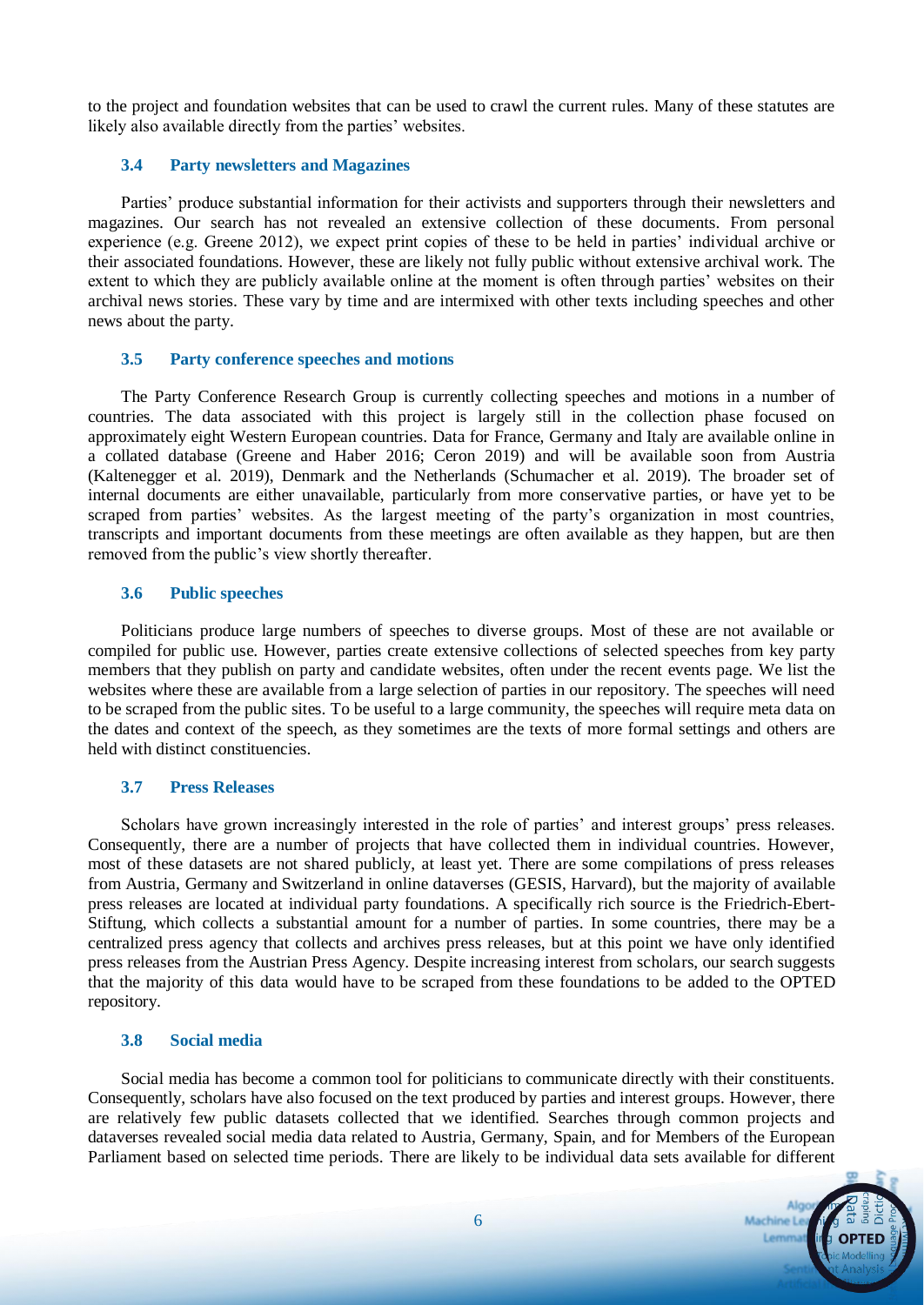countries, time points and topical foci (e.g. Heidenreich et al., 2020), but these are unsystematic and often not for secondary use. The types of social media listed are also fairly limited to Twitter. More extensive collections would require directly scraping data from the original sources, limited by the possibilities offered by different social media platforms.

#### **3.9 Coalition agreements**

Relying heavily on the expertise of the WP4 team, there is a comprehensive dataset of published coalition agreements collected by Klüver and Bäck (2019). The data is largely collected from government websites and by contacting individual parties where necessary. The collection is comprehensive including all coalition agreements in Europe dating back to the 1940s in some cases. These will be incorporated into the repository when they are made publicly available.

#### **4 Interest Groups**

In contrast to our efforts for political parties, we were able to only identify a smaller selection of compiled textual documents from IGs. Likely due to the difference in regulations on their activities and requirements for transparency, there are fewer online repositories of their activities. We have been most successful in identifying official interactions with government agencies through consultations and press releases. Likewise, a comprehensive list of all IGs for a country is difficult to come by. We identified one such list from a register of European Union lobbying activities, but this is limited to the EU level. Through this list of IGs' lobbying behavior, we could identify a list of their broader organizations and websites to collect data from. However, this approach limits knowledge of the broader range of IGs in existence that might not directly engage in lobbying government agencies or politicians. This increases the requirement for case specific knowledge to undertake the data collection exercise. This may limit the depth of our search, particularly in countries outside of the team's case knowledge.

#### **4.1 Interest group statutes, internal deliberations, newsletters and magazines**

Our search of major dataverses, individual projects and IG sites revealed a limited amount of information about IGs' internal deliberations. As IGs are not regulated in the same way as parties in most countries, legal requirements to publish this information are difficult to come by. IG websites may serve as a fruitful venue for future collections.

#### **4.2 Interest group public speeches**

A search for IG speeches did not uncover any major datasets. A repository of IG datasets indicates that most major collections relate to the participation of IGs in the policy-making process or in lobbying contexts. This reveals some letters in Sweden (e.g. Naurin and Boräng 2012) and parliamentary agendas from IG interventions in a handful of countries.

#### 4.2.1 Interest group press releases

Although public dataverses did not offer major datasets of IG press releases, foundations offer a greater potential. The Friedrich-Ebert-Stiftung provides a substantial time series of IG press releases. The selection of IGs associated with this foundation relates to social democratic parties and trades unions in the 25 countries they list data for. There are some additional selections of press releases from the EU and EU related IGs in Germany and France from the foundation. There is an extensive list of IGs and their press releases from Austria due to the existence of the Austrian Press Association. Overall, there is substantial potential to scrape these press releases from trade unions across the EU, but there are very few obvious alternative compilations of press releases for other IG types. A detailed search of foundations associated with parties from other historical backgrounds may reveal a greater diversity of press releases.

#### **4.3 Interest group websites**

Much like the challenges of creating a repository for political party websites, IG websites change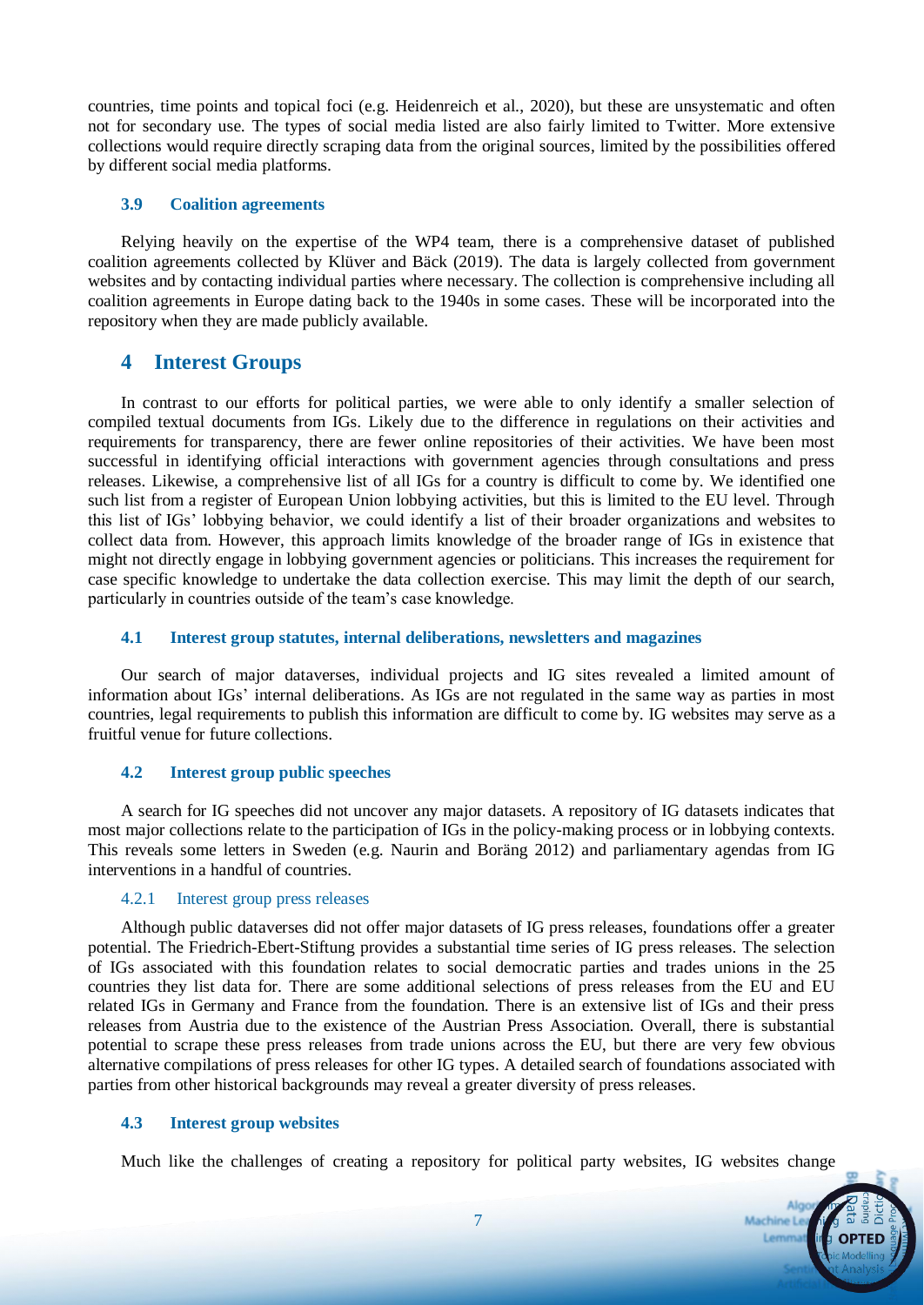frequently and we face the additional challenge of lacking a comprehensive list of IGs. We uncovered no consistent data collections of their websites. Here, we benefit from documentation on the lobbying behaviors of IGs as a method for identifying a list of websites. In particular, the lobbyfacts.eu website includes a comprehensive list of IGs involved in lobbying for each country. These profiles not only provide substantial information over their financial activities, it also lists the websites from each country. This will likely be a time intensive endeavor to fully explore and scrape these sites. Each site is structured differently and likely includes varying types of information. However, this list creates a method for identifying the universe of IGs at least in relation to the EU. Klüver (2019) has created a similar list of IGs in Germany that could be used as a starting point for identifying their websites, although the final year of the data collection is 2014.

#### **4.4 Interest group social media**

Our search found few records of IG social media datasets. There is an ongoing project collecting some data to the Spanish Agendas Project, but it is not yet publicly available (Bonafont et al. 2015). This seems like a promising area of data collection, as many organizations maintain a social media presence that is likely more consistent than their website and other online listings.

#### **4.5 Interest group consultations**

Interest group consultations also revealed few rigorous collections of textual data. Both searches from the Harvard and GESIS Dataverses and a search of recent publications for replication data did not yield major results. Projects including the Comparative Agendas Project (Baumgartner et al. 2019) and INTEREURO (Klüver et al. 2015) revealed some evidence of consultations data in Austria, Germany, Spain and in relation to the European Union. The team relied very heavily on prior individual knowledge of specific cases to complete this collection and would therefore likely require country experts to lead the collection from parliamentary and government websites for a broader range of countries. These texts are difficult to identify through general key word searches, so greater case specific knowledge of websites and the specifics of government organizations would likely increase the collection

#### **5 Summary**

In this first attempt at creating a data repository of political texts related to political parties and interest groups, we uncovered substantial inequities in data availability. We summarize the contents of the current repository in Table 5.1. Political parties, likely due to transparency requirements and their need for long term reputations, place a substantial amount of information online at least since the early 2000s. IGs post substantially less information. In both cases, efforts to scrape available sources to put them in a common, easy to use framework would improve the usability of this text to scholars. This would be particularly beneficial for press releases and the news sites from most political party websites as this data is widely available, but not systematically collected. Further datasets in both cases may be revealed through replication datasets related to recent publications. A primary source for future development of these datasets will therefore be the creators of these projects themselves. This places substantial weight on the creation of a common infrastructure for collating and connecting the related datasets as proposed in the OPTED framework.

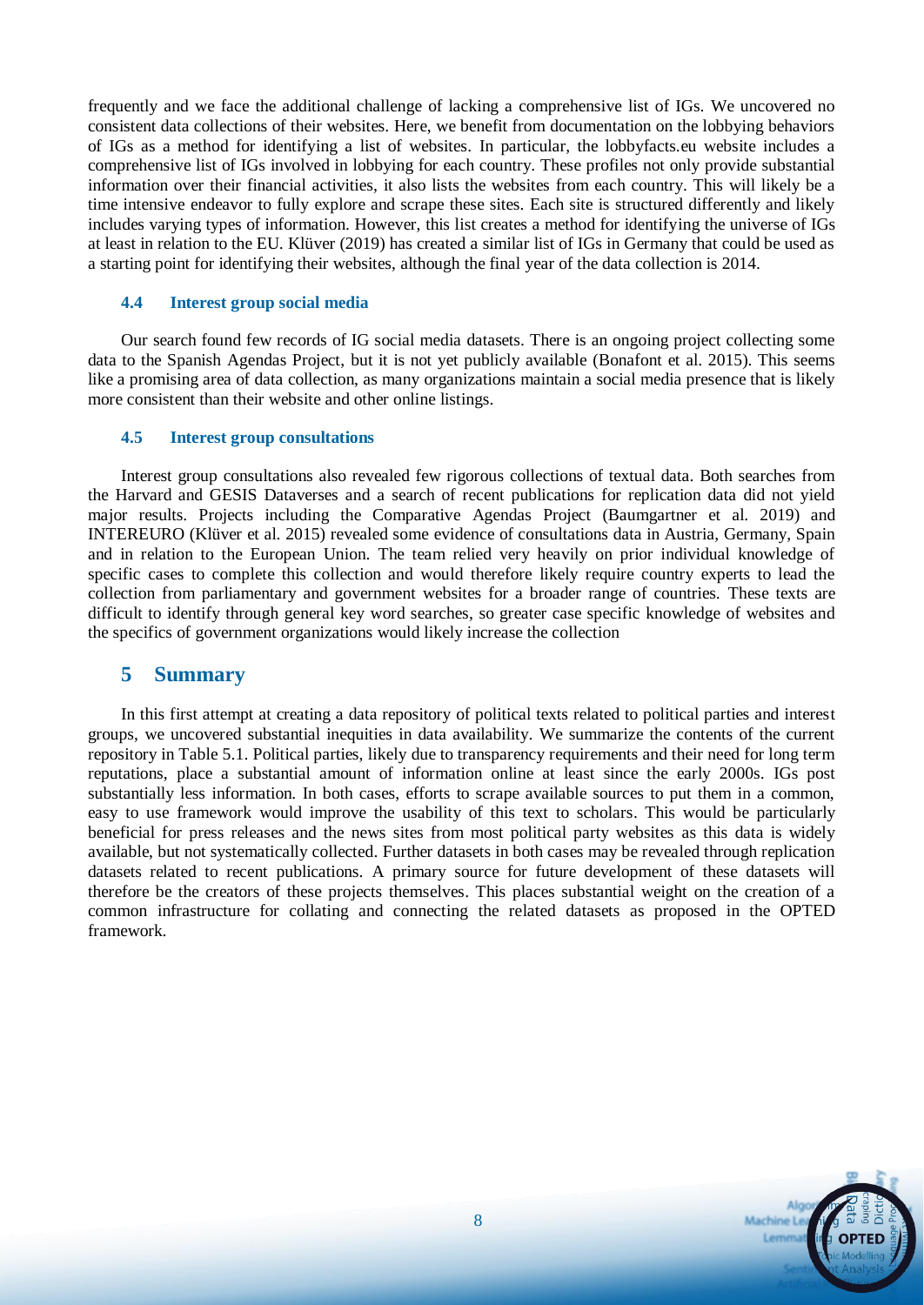| Table 5.1                        | Overview of text types and availability                               |                                                   |                                    |                                                                                                                        |
|----------------------------------|-----------------------------------------------------------------------|---------------------------------------------------|------------------------------------|------------------------------------------------------------------------------------------------------------------------|
|                                  | <b>Internal</b><br>Communication                                      | Availability                                      | <b>External</b><br>Communication   | Availability                                                                                                           |
| <b>Parties</b>                   | <b>Party Congress</b><br>Speeches & Motions                           | 2 countries, 1950s-<br>present                    | <b>Press Releases</b>              | 30 countries $+EU$ ,<br>2010-present                                                                                   |
|                                  | <b>Statutes</b>                                                       | Selected parties in<br>most European<br>countries | Websites                           | 2 countries, selected<br>time periods                                                                                  |
|                                  | Newsletters &<br>Magazines                                            | No identified<br>collections                      | Manifestos                         | Extensive<br>availability in<br>multiple formats                                                                       |
|                                  |                                                                       |                                                   | Coalition<br>Agreements            | There is a single<br>known dataset, but it<br>is not yet publicly<br>available, extensive<br>cross-country<br>coverage |
|                                  |                                                                       |                                                   | <b>Public Speeches</b>             | No known dataset<br>available, but list of<br>links in party<br>archives                                               |
|                                  |                                                                       |                                                   | Social Media Posts                 | Selected parties and<br>time periods<br>available for 3<br>countries and the<br>European parties                       |
| <b>Interest</b><br><b>Groups</b> | Statutes, Newsletters,<br>Magazines, and<br>internal<br>deliberations | No datasets currently<br>available                | <b>Press Releases</b>              | Extensive data for<br>trades unions across<br>EU countries, but<br>limited availability of<br>other IG types           |
|                                  |                                                                       |                                                   | Website                            | 6 countries for<br>current periods $+$ EU<br>related lobbying<br>pages for IGs in all<br>EU countries                  |
|                                  |                                                                       |                                                   | <b>Position Papers</b>             | No known dataset<br>available                                                                                          |
|                                  |                                                                       |                                                   | Consultation<br><b>Submissions</b> | Extensive<br>availability in 3<br>countries $+$ the EU<br>for periods in the<br>1990s-2000s                            |
|                                  |                                                                       |                                                   | <b>Public Speeches</b>             | Limited Availability<br>in various countries<br>related to parties                                                     |
|                                  |                                                                       |                                                   | Social Media Posts                 | Limited availability<br>for IGs in Spain                                                                               |